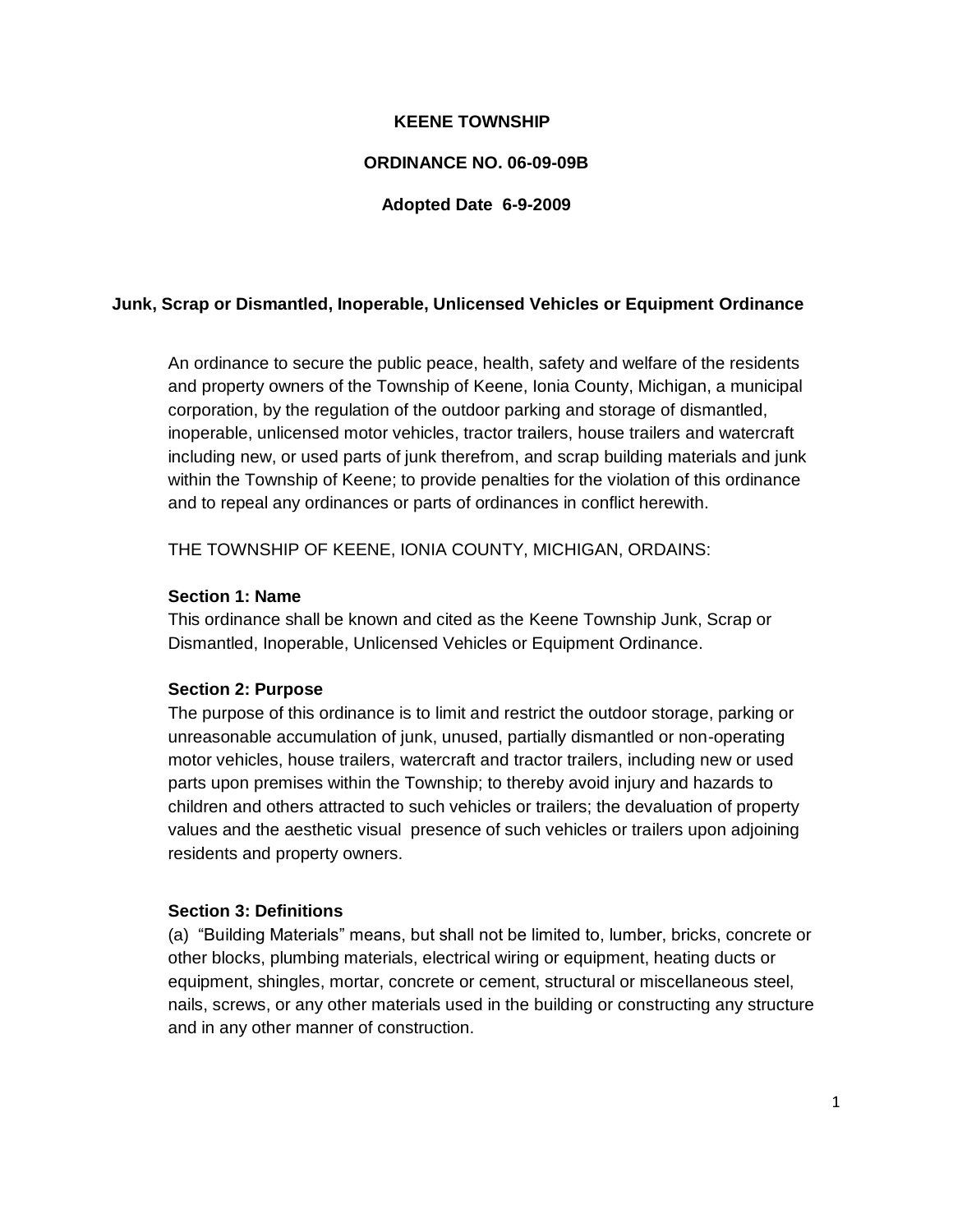(b) "Inoperable" means incapable of being operated or propelled under its own power, for a period of time in excess of 30 days, by reason of dismantling, disrepair or other cause.

(c) "Junk" means any worn out or discarded materials, (whether or not some could be put to any reasonable use), including, but not limited to, industrial or commercial machinery, motor vehicle parts, unused stoves, refrigerators or other appliances stored in the open, remnants of wood, metal or any other material.

(d) "Junk automobile", "junk motor-driven vehicle", "trailer in disrepair", "trailer coach in disrepair", "contractor's equipment in disrepair", "watercraft in disrepair" means an automobile, vehicle, trailer, trailer coach, contractor equipment or watercraft which is inoperable or partially dismantled.

(e) "Partially dismantled" means that parts that are ordinarily components have been removed or are missing.

(f) "Unlicensed vehicle" means any vehicle without a valid, current state motor vehicle license and registration.

(g) "Motor vehicle" or "vehicle" means any wheeled vehicle which is self-propelled or intended to be self-propelled.

(h) "Trailer coach" means a vehicle primarily designed and used as temporary living quarters for recreational, camping, or travel purposes and drawn by another vehicle.

(i) "Watercraft" means any contrivance used or capable of being used for navigation upon water, whether or not capable of self-propulsion, including foreign and domestic vessels, passenger or other cargo-carrying vessels, and recreational watercraft.

(j) "Person" shall mean a person or any form of entity.

(k) Other terms and provisions. Other terms and provision not specifically defined in this ordinance shall be given their ordinary meaning.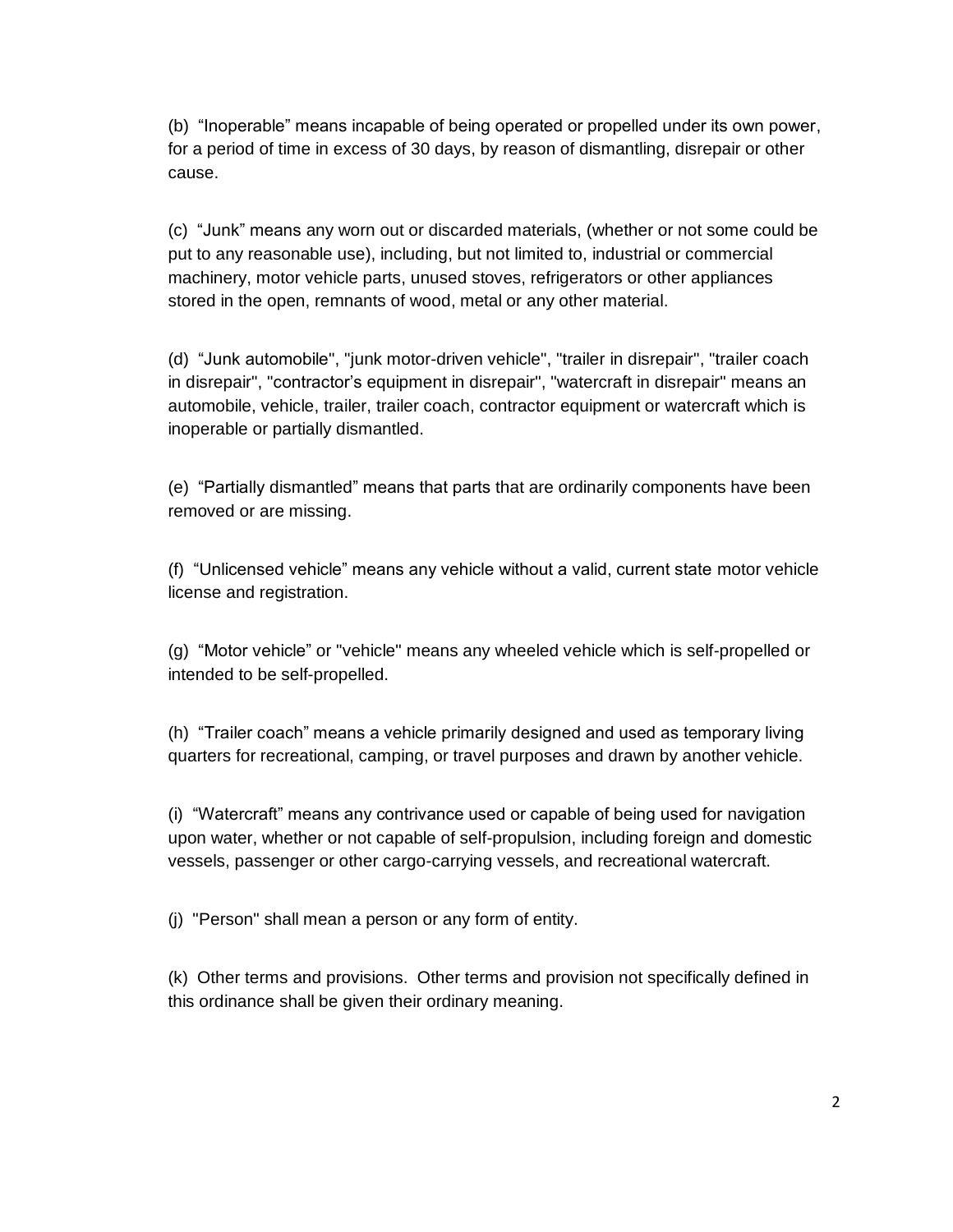### **Section 4: Regulations**

(a) No person shall park, store, or place upon any public right-of-way or public property, or upon any other property within the Township, any junk, unlicensed vehicle, junk automobile, junk motor driven vehicle, trailer in disrepair, trailer coach in disrepair, contractor's equipment in disrepair or watercraft in disrepair unless the same is wholly contained within a fully enclosed building or fully screened with fencing, evergreen plantings, berms or a combination of same from a public or private road right of way and neighboring resident's visibility and does not violate any zoning or building laws of the Township, County, or State of Michigan, except for the following:

1. Duly licensed and operable vehicles, trailers, campers or watercraft.

2. Vehicles, trailers or trailer coaches that are temporarily inoperable, because of minor mechanical failure, but still have substantially all main component parts attached, may remain upon such private property not to exceed 30 days.

3. Not more than one vehicle in fully operating condition, such as a stock car or modified car that has been redesigned or reconstructed for a purpose other than that for which it was manufactured, may be parked or stored outside. In no event shall any such vehicle be parked in the front or side street yard area of any such premises.

(b) Farm machinery and associated equipment, if substantially intact and waiting repair or restoration, are exempt. Machinery and equipment that are used mainly or exclusively as parts for other farming equipment, machines and tractors must be screened with fencing, evergreen plantings, berms or a combination of same from a public or private road right of way and neighboring resident's visibility.

(c) In the event the foregoing regulations create any special or peculiar hardship beyond the control of the particular violator thereof because of unforeseen circumstances, the Zoning Administrator of the Township is hereby given the authority to grant permission to an applicant to operate contrary to the provisions hereof for a limited period of not to exceed 30 days for the months of April through November or 90 days for months of December through March provided no adjoining property owner or occupant is unreasonably adversely affected thereby and the spirit and purpose of the ordinance are still substantially observed.

# **Section 5: Nuisance**

Any violation of this ordinance is hereby declared to be a nuisance per se which may be enjoined and may also be subject the violator to civil damages and the fines and penalties herein provided.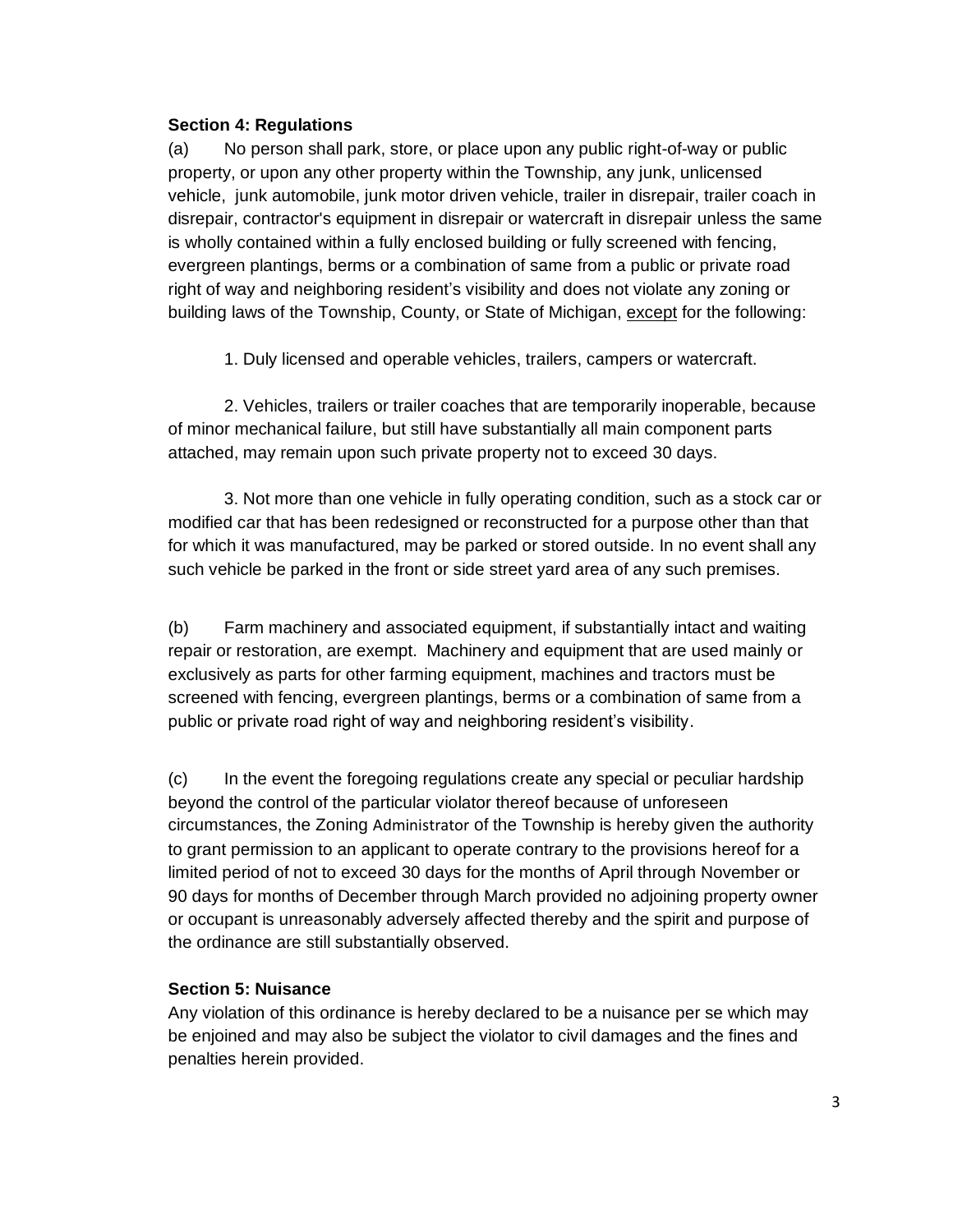#### **Section 6: Construction**

This ordinance shall not prevent the operation of any licensed junk yard, salvage yard, garage, body, or paint shop legally operating within a proper zone as defined in the Keene Township Zoning Ordinance, and shall be in addition to any other laws or ordinances respecting rubbish, refuse, litter, trash, or junk control and regulations.

### **Section 7: Severability Clause**

The provisions of this ordinance are hereby declared to be severable. If any clause, sentence, word, section or provision is declared void or unenforceable for any reason by any court of competent jurisdiction, it shall not affect any portion of the ordinance other than said part of portion.

# **Section 8: Enforcement**

The Keene Township Zoning Administrator is authorized to enforce this ordinance, write violation letters and notices and issue municipal civil infraction ticket citations.In addition to any remedies available by law, the Township may bring an action for an injunction or other process against a person to restrain, prevent or abate any violation of this Township Ordinance.

## **Section 9: Penalty**

In addition to any other remedy provided for in this ordinance, any person who violates, disobeys, omits, neglects or refuses to comply with, and resists the enforcement of any provision of this ordinance, is deemed to have committed a municipal civil infraction subject to fines and costs as herein provided. The fine shall be not less than fifty (\$50.00) dollars for the first offense, nor less than one hundred (\$100.00) dollars for a first repeat offense. The fine for any offense which is a second repeat offense, or any subsequent repeat offense, shall not be less than two hundred (\$200.00) dollars. Cost shall also be imposed for each violation of this ordinance and shall include all those costs incurred by the township to bring such action , including all attorney fees incurred by the Township in pursuing a civil infraction proceeding.

For purposes of this section, "subsequent offense" means a violation of the provisions of this ordinance committed by the same person within twelve (12) months of a previous violation of the same provision of this ordinance for which said person admitted responsibility or was adjudicated to be responsible; provided, however, each day on which any violation of an ordinance continues constitutes a separate offense and shall be subject to penalties or sanctions as a separate offense.